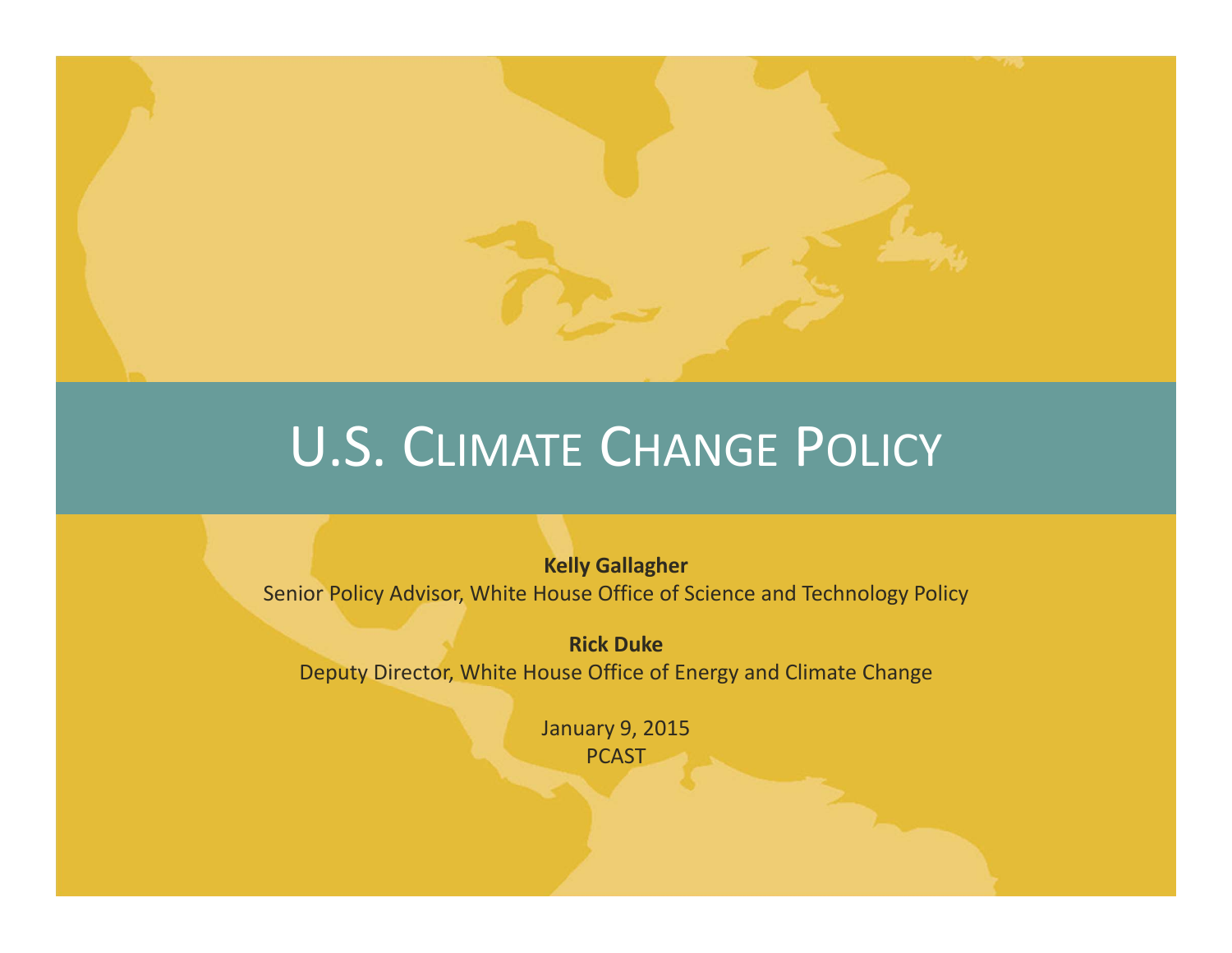### AGENDA

- **US‐China Joint Announcement (Kelly)**
- •**Lima Outcomes (Kelly)**
- $\bullet$ **Transparency Mechanisms in UNFCCC (Rick)**
- •**US Progress in Reducing Greenhouse Gas Emissions (Rick)**
- •**Discussion (Joint)**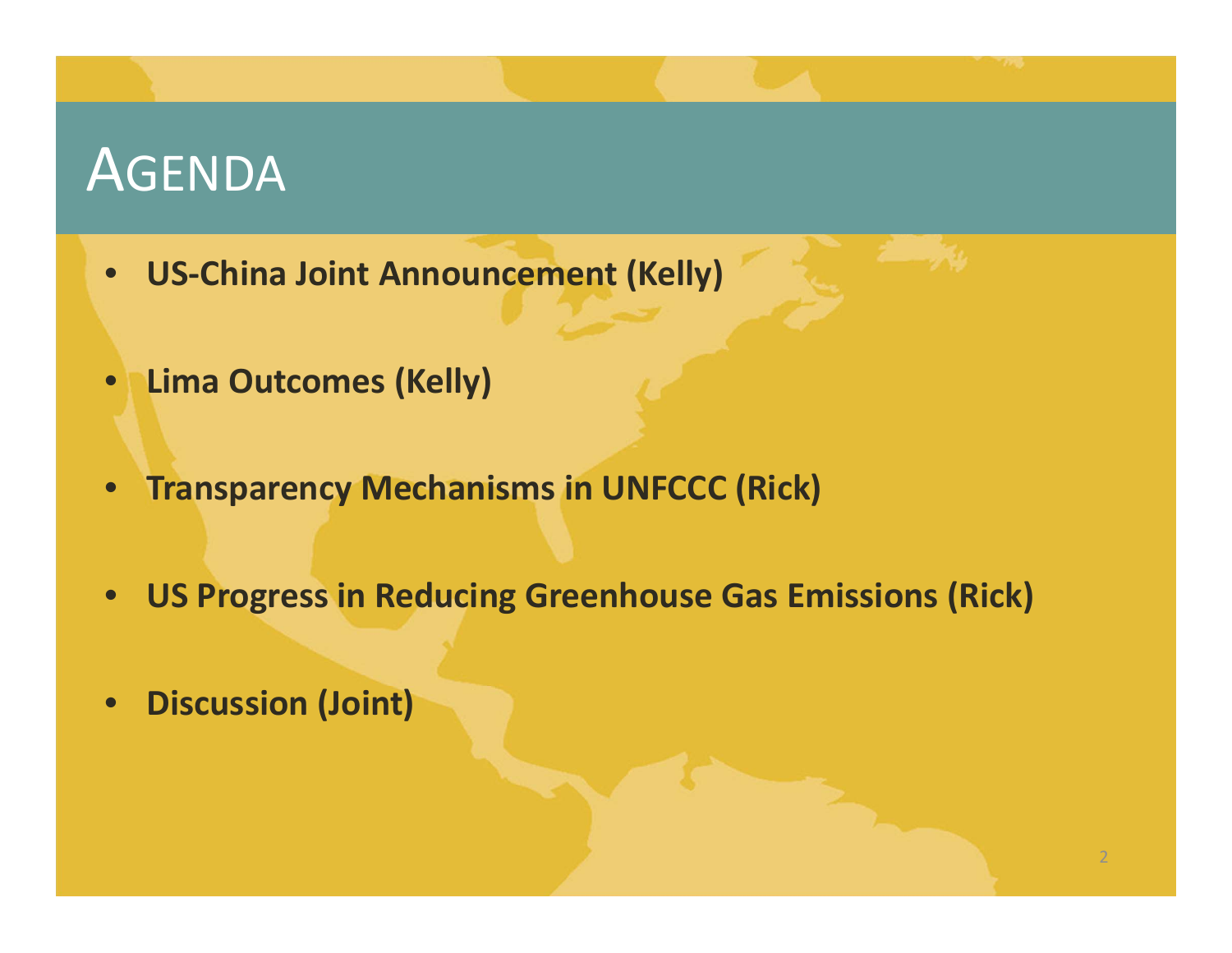# U.S.‐CHINA JOINT ANNOUNCEMENT ON CLIMATE AND CLEAN ENERGY

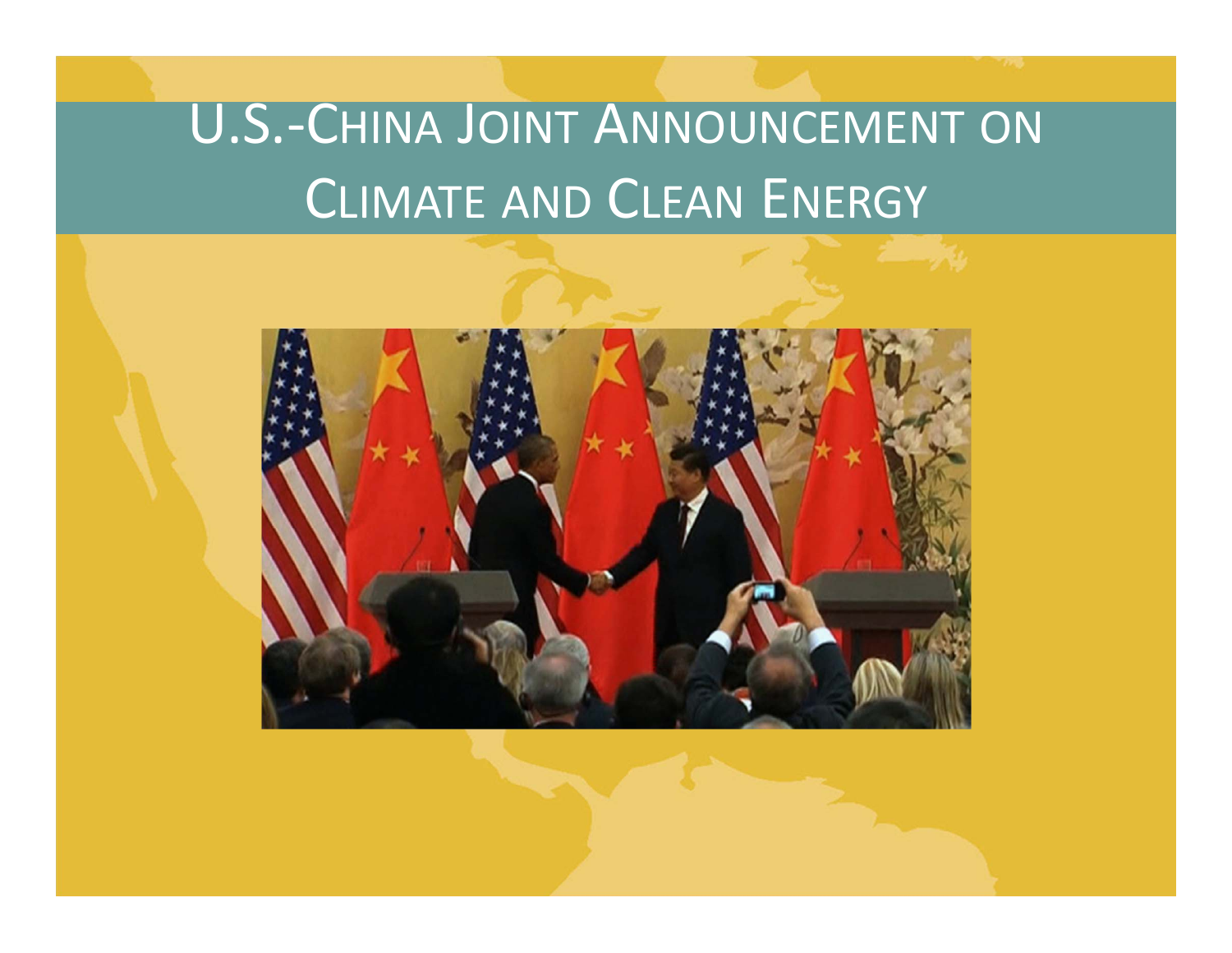# UNFCCC CONFERENCE OF PARTIES (20TH) IN LIMA: OUTCOMES AND ROAD TO PARIS







UNFCCC Outcomes

Lima Call for Climate Action"Elements for <sup>a</sup>Draft Negotiating Text"

U.S. Outcomes

Leadership position US as co‐chair Multilateralassessmentprocess

Achievement of goals for COP20

Road to Paris INDCsInfo requirements Elements text Tech transfer Climate finance CBDR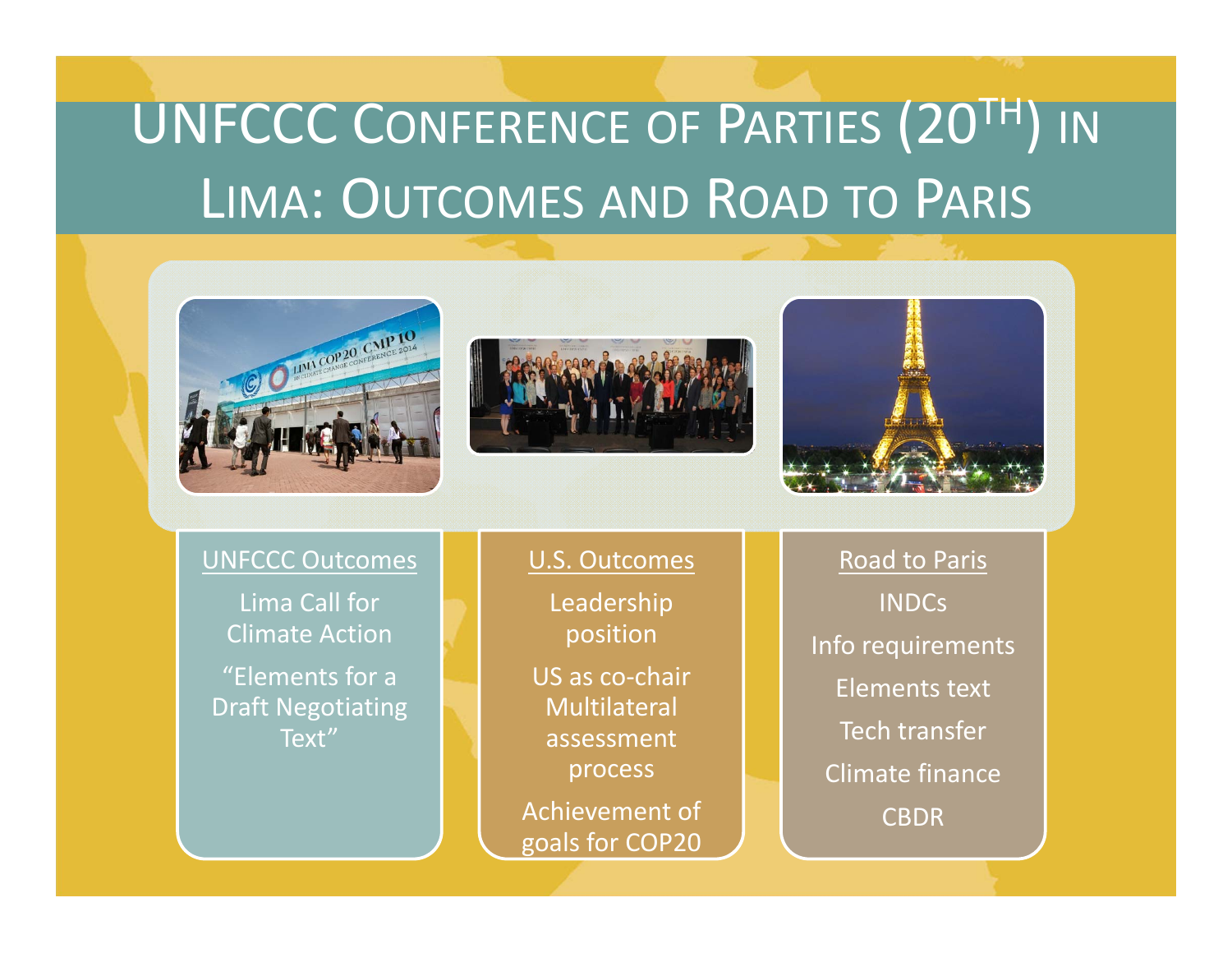## TRANSPARENCY MECHANISMS IN UNFCCC

- $\bullet$ • In Copenhagen and Cancun, countries agreed to set goals, submit biennial reports, and participate in Multilateral Assessment of each others progress
- •● US submitted first-ever Biennial Report for public comment September of 2013 and published final in January 2014
- •● In Lima, US participated in first-ever Multilateral Assessment

#### •Key Lima Transparency Outcomes

- Calls on those countries ready to do so ‐ and that should include all major emitters ‐ to put forward publicly their proposed "contributions" by March 31, 2015.
- Agreed on <sup>a</sup> detailed set of information that Parties will submit with their contributions to ensure that they are clear and understandable.
- Agreed that Parties can consider communicating their undertakings to become more resilient.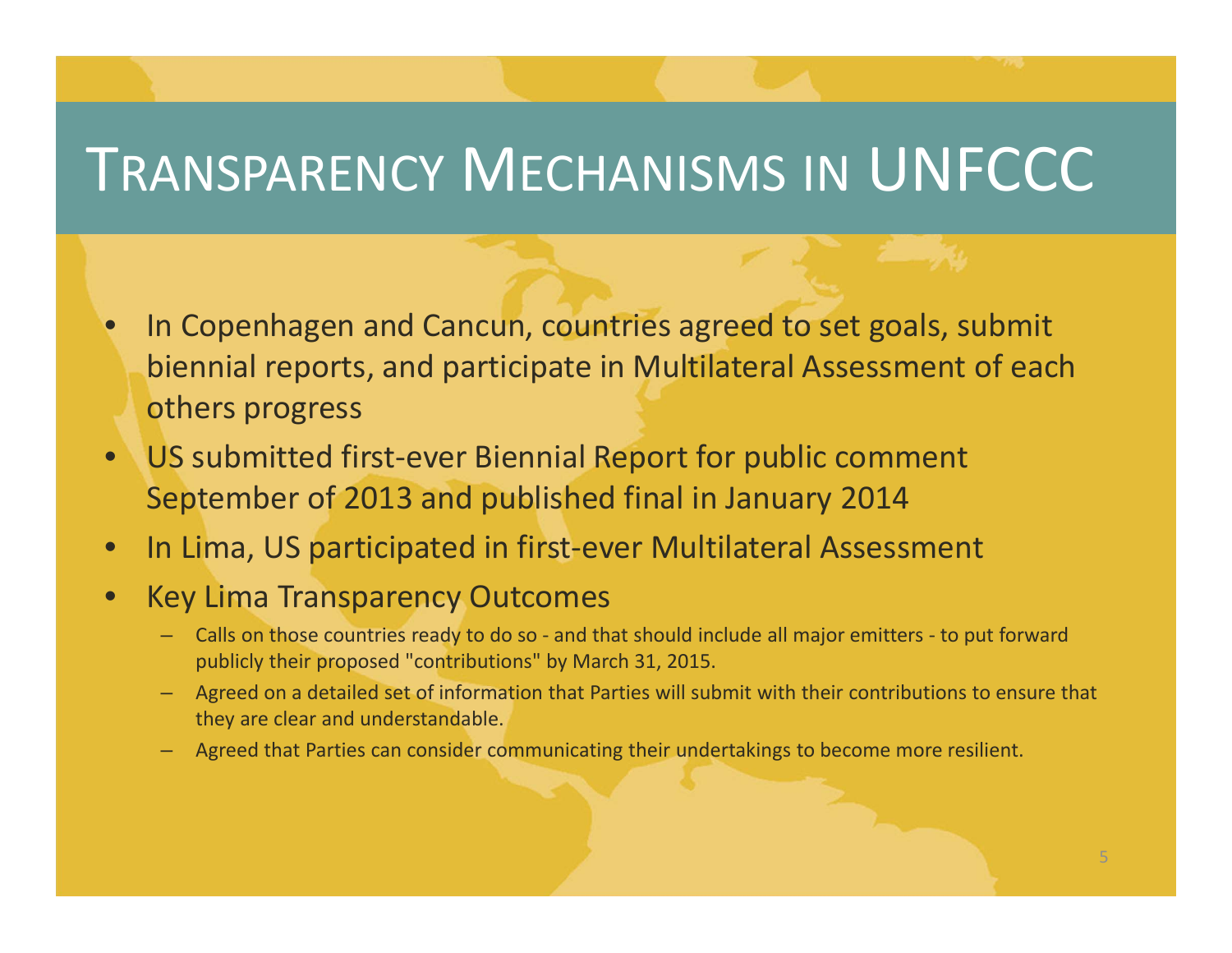## CLIMATE ACTION PLAN (CAP)

The President's Climate Action Plan (2013) consists of executive actions across three key pillars, grounded in existing legal authorities:

- 1. Reduce U.S. GHG Emissions
- 2. Prepare for the Impacts of Climate Change
- 3. Lead in International Efforts to Combat Global Climate Change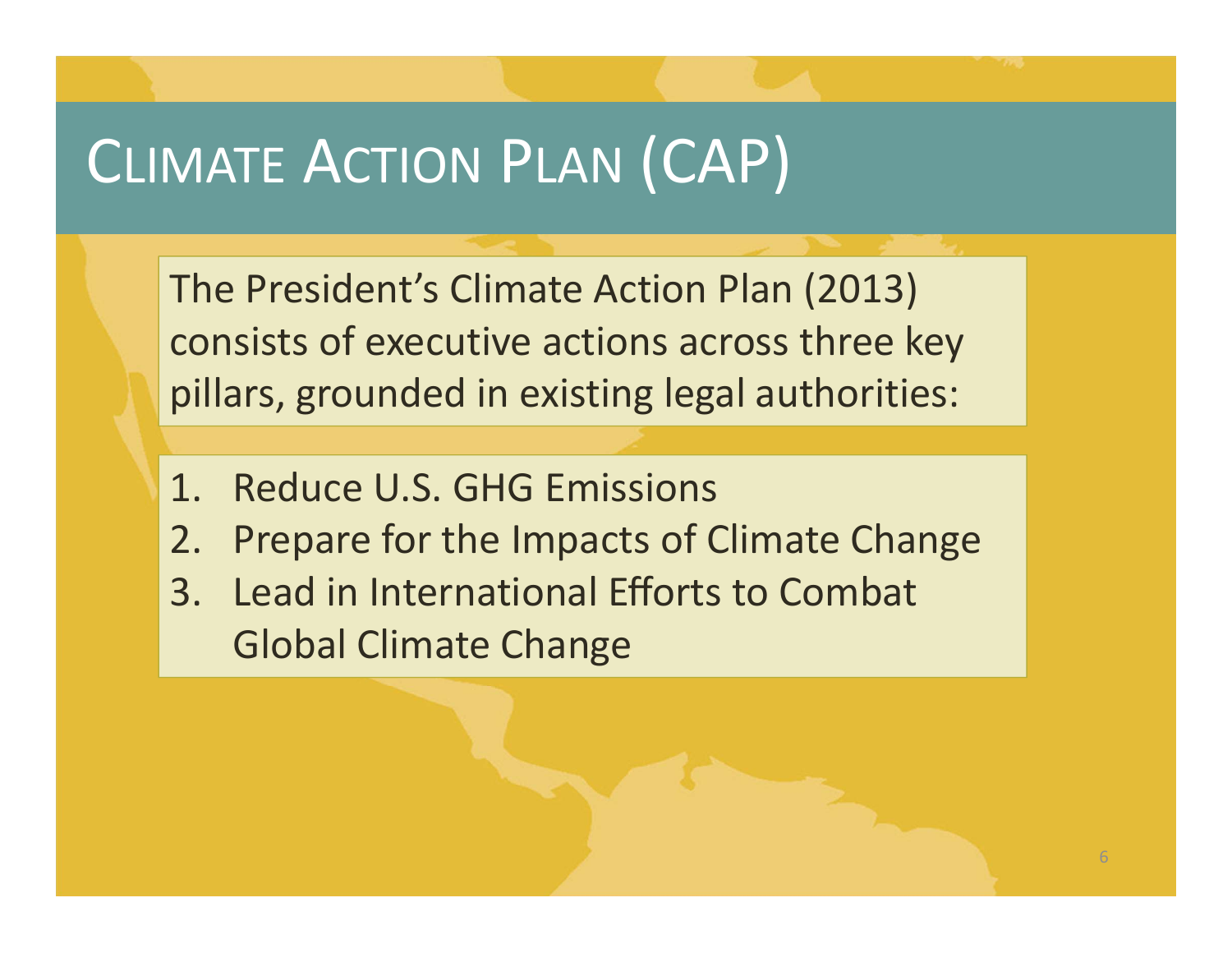#### **PRESIDENT OBAMA JUST ANNOUNCED A NEW TARGET TO CUT U.S. CARBON POLLUTION BY 26-28% BY 2025.**

MILLION METRIC TONS OF CARBON DIOXIDE EQUIVALENT



#### **WH.GOV/CLIMATE-CHANGE**

#ActOnClimate

- •● Robust action brings us in range of 26-28% below 2005 levels by 2025
- •Doubling of decarbonization pace
- •Consistent with reductions of >80% by 2050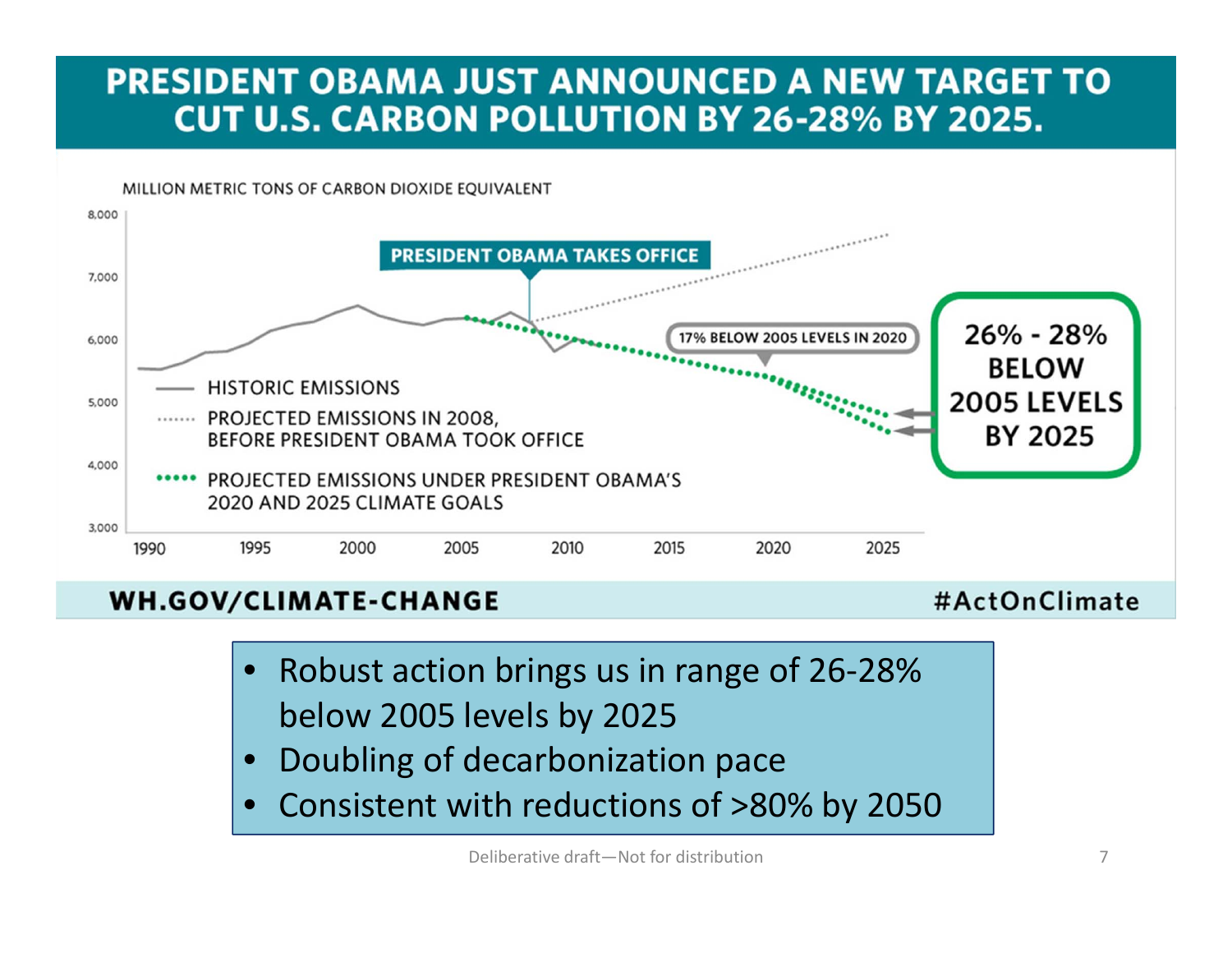### POLICIES ADDRESS ALL SECTORS AND GASES



- $\bullet$  The U.S. is driving substantial reductions in all sectors and gases through existing and new policies.
- $\bullet$  Enhanced policies to bolster sinks through reforestation and conservation will further contribute to reaching our 2025 goal  $\overline{\phantom{a}}$  8  $\overline{\phantom{a}}$  8  $\overline{\phantom{a}}$  8  $\overline{\phantom{a}}$  8  $\overline{\phantom{a}}$  8  $\overline{\phantom{a}}$  8  $\overline{\phantom{a}}$  8  $\overline{\phantom{a}}$  8  $\overline{\phantom{a}}$  8  $\overline{\phantom{a}}$  8  $\overline{\phantom{a}}$  8  $\overline{\phantom{a}}$  8  $\overline{\phantom{$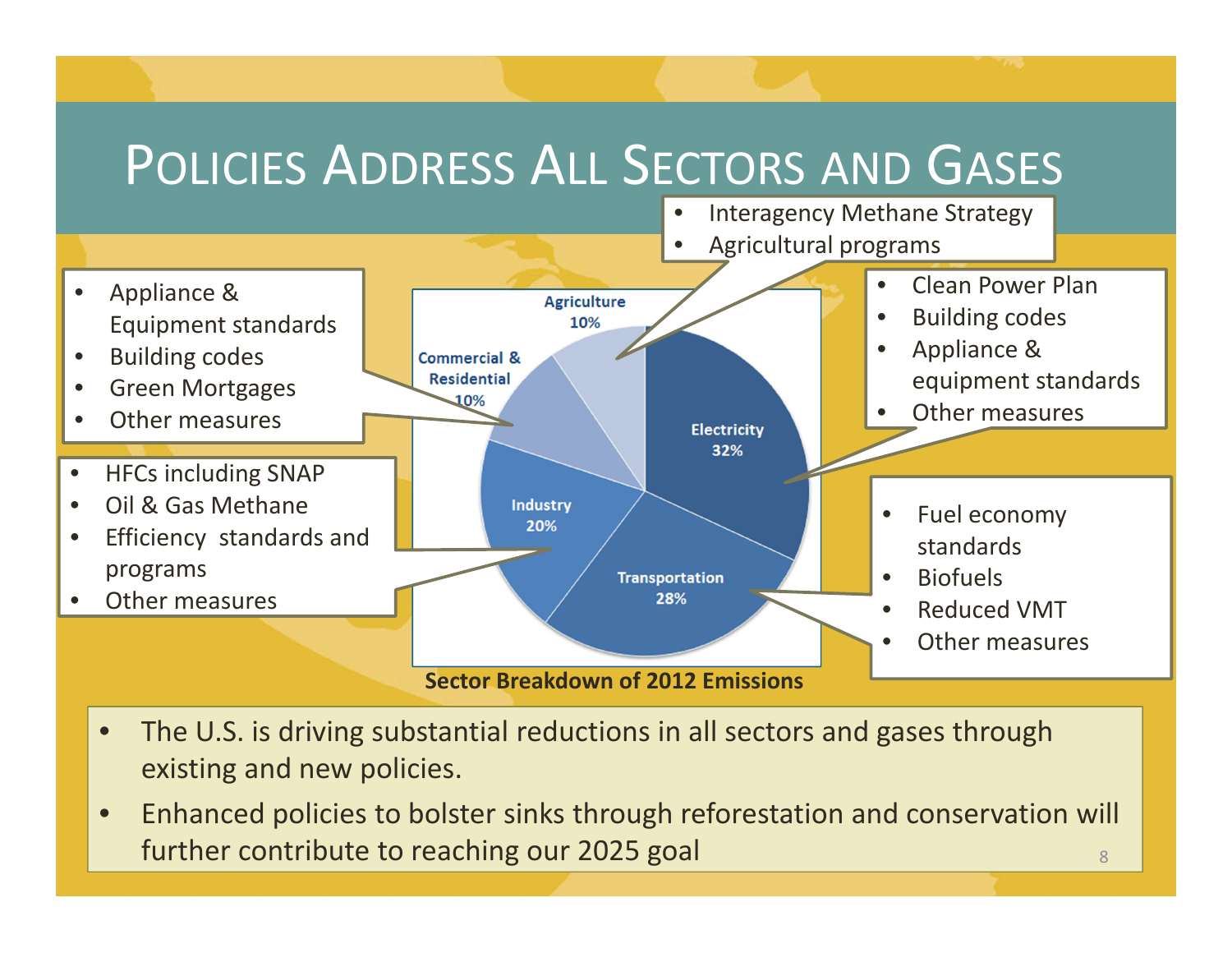## CUTTING GREENHOUSE GAS EMISSIONS THROUGH CLEAN ENERGY

 $\bullet$ **Develop carbon pollution standards for new and existing power plants**

- Delivered Proposed Standards for new power plants in Sep 2013
- Delivered Proposed Standards for existing power plants in June 2014
- Final rules by summer 2015

#### $\bullet$ **Double electricity generation from solar and wind in the U.S. again by 2020**

- Builds on previous doubling from 2009 to 2012
- New 20 percent by 2020 renewables procurement target for the Federal government

#### $\bullet$ **On‐going research, development and deployment**

- **Sunshot:** Less than four years into decade‐long SunShot Initiative, the solar industry is already more than 68% to cost target of \$0.06 per kilowatt‐hour for utility‐scale PV
- **EV Batteries:** Reduced modeled, high volume cost of EV battery production from \$1000/kWh in 2008 to \$325/kWh in 2013, with <sup>a</sup> goal of \$125/kWh by 2022
- **Biofuels:** Reduced modeled mature cost of cellulosic ethanol from over \$13 per gallon to about \$2 per gallon
- **Wind:** PPAs signed in 2013 show wind energy available at competitive rates as low as 2.5 cents/kWh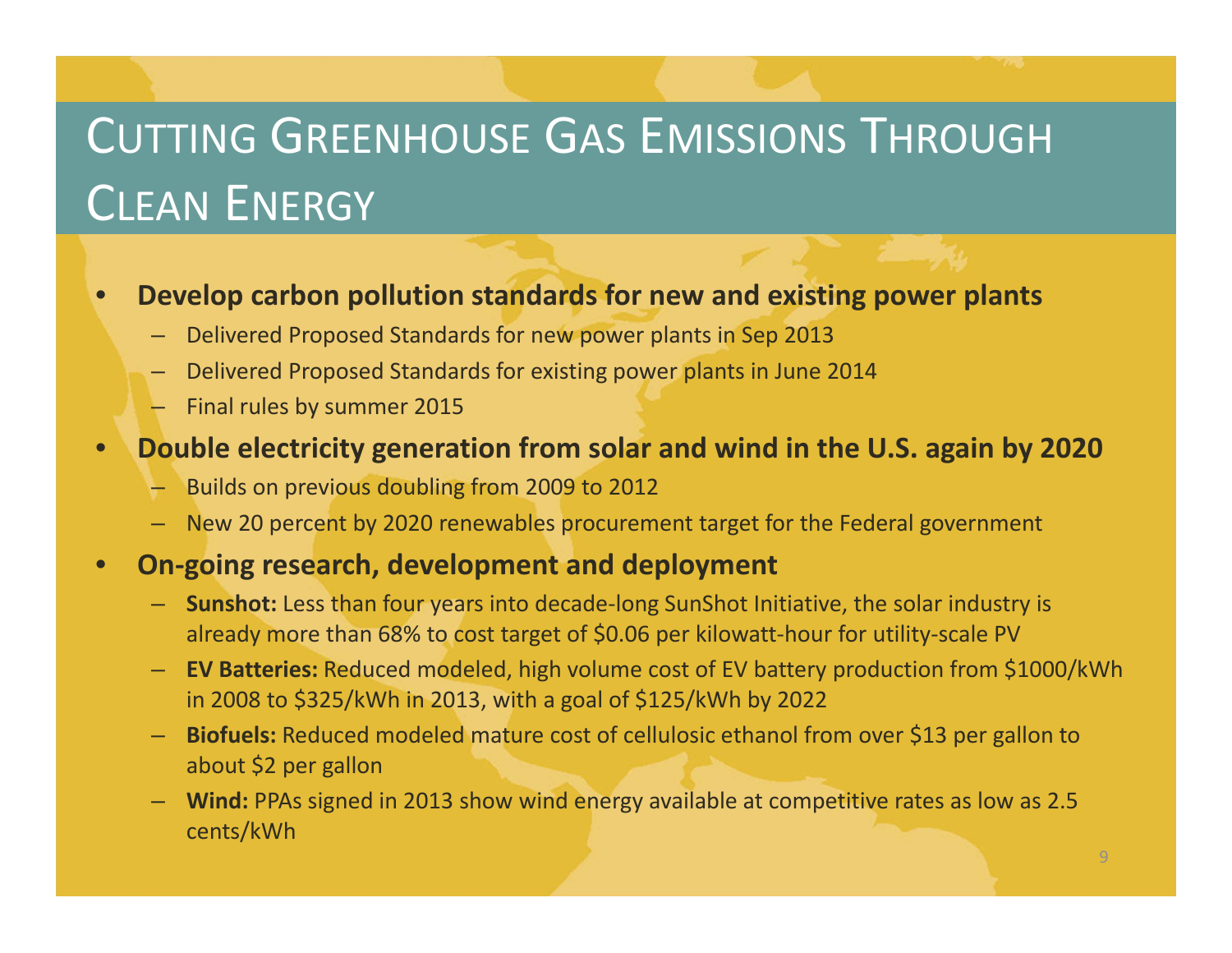# ENERGY EFFICIENCY POLICIES ALSO DRIVING DOWN EMISSIONS

#### •**Major fuel economy standards for cars and light trucks**

- New standards will double the efficiency of cars and trucks by 2025, reducing over 6,000 Mt of CO2 over life of program
- First‐ever national fuel economy and greenhouse gas emission standards for commercial trucks, vans, and buses for model years 2014‐2018
- New post‐2018 fuel economy standards planned for heavy‐duty vehicles
- • **Comprehensive buildings sector efficiency measures**
	- The US Department of Energy (DOE) completed 10 final appliance standards in just 2014. On track to goal of 3,000 Mt of cumulative abatement through 2030
	- Through Better Buildings Challenge over 2 billion square feet of commercial and industrial buildings on track to be at least 20 percent more energy efficient by 2020
	- Completed energy efficiency upgrades in more than 100 million homes, saving many families more than \$400 on their heating and cooling bills in their first year alone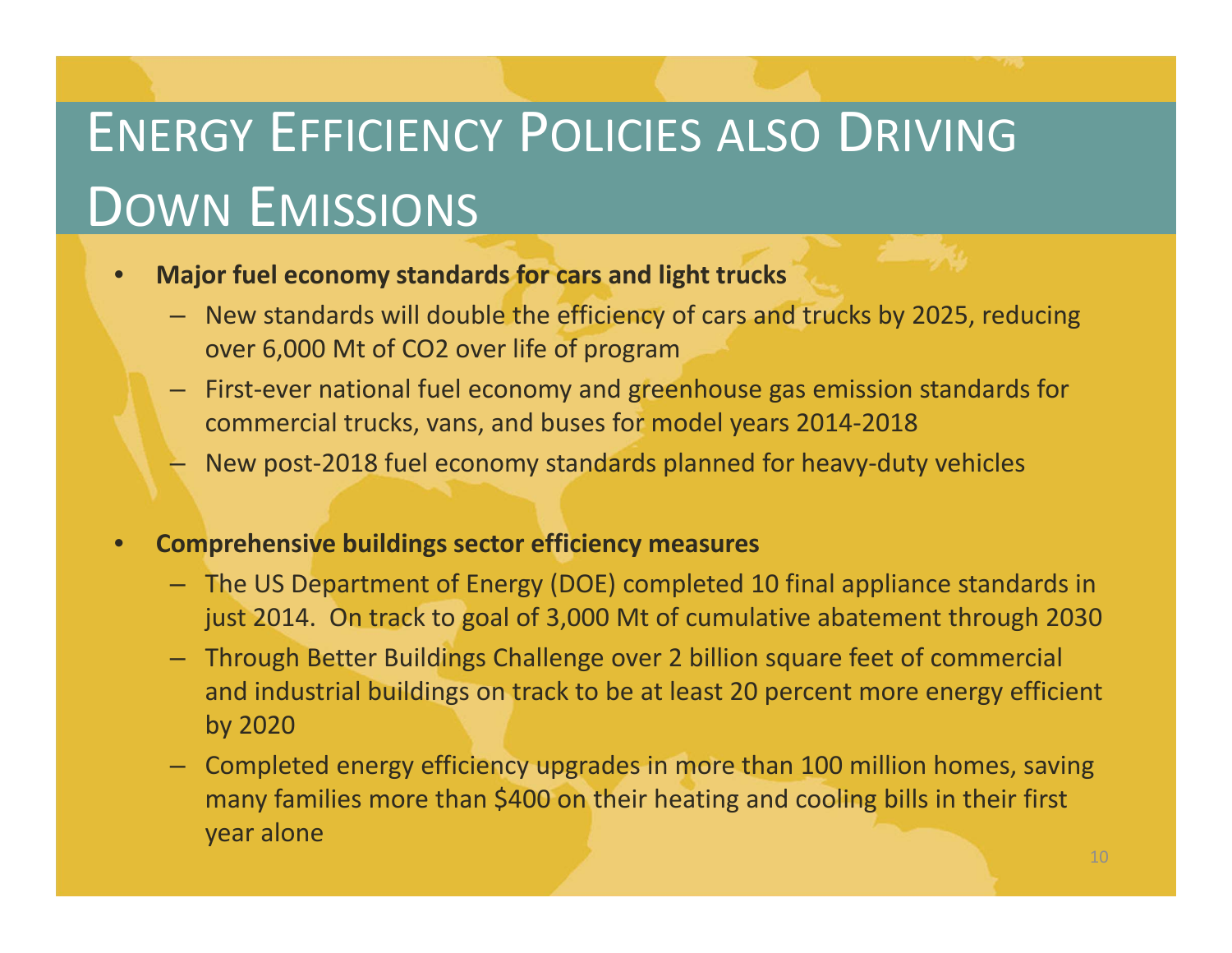### CUTTING GREENHOUSE GAS EMISSIONS BEYOND THE ENERGY SECTOR

#### $\bullet$ **Domestic actions to reduce short‐lived climate pollutants**

- On September 16, 2014, White House announced new executive actions and private sector commitments to reduce cumulative global consumption of HFCs by the equivalent of 700 million metric tons of CO2e through 2025, or 1.5% of the world's 2010 GHG emissions
- In 2014 the Environmental Protection Agency proposed two new rules under the Significant New Alternatives Policy (SNAP) program that will reduce 31‐42 million metric tons of CO2e
- $\bullet$  **New approaches to protect and restore forests, grasslands and wetlands to bolster our carbon sinks**
	- October 2014 release of Priority Agenda to manage and enhance lands sector carbon sinks